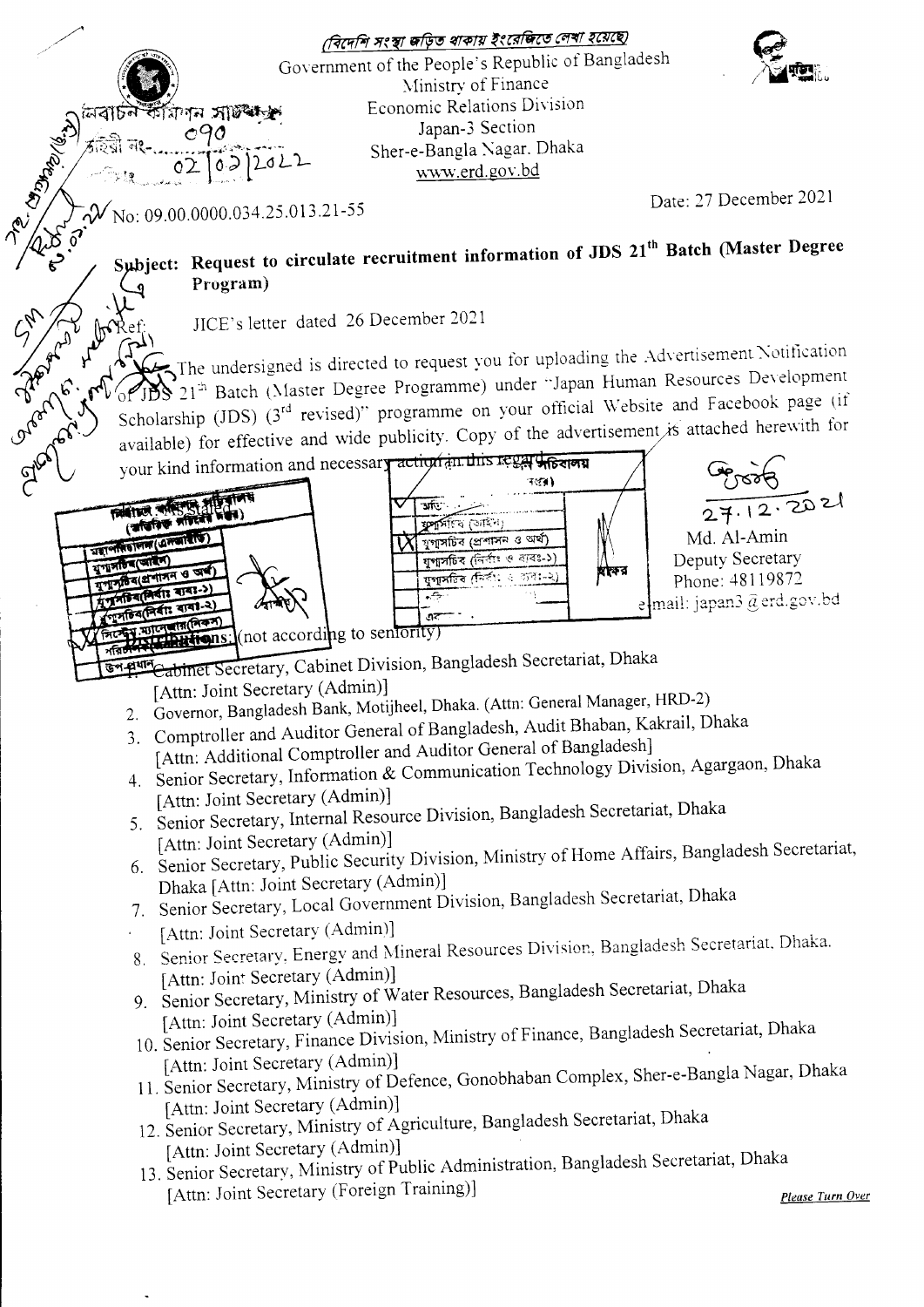- 14. Senior Secretary, Ministry of Youth & Sports, Bangladesh Secretariat, Dhaka fAttn: Joint Secretary (Admin)]
- 15. Senior Secretary, Health Service Division, Bangladesh Secretariat, Dhaka [Attn: Joint Secretary (Admin)]
- 16. Chairman (Senior Secretary), National Board of Revenue, Segunbagicha, Dhaka
- 17. Senior Secretary, Ministry of Foreign Affairs, Shegunbagicha, Dhaka [Attn: Director (Personnel)]
- 18. Secretarv. Parliament Secretariat, Sher-e-Banglanagar, Dhaka [Attn: Joint Secretary (Admin)]
- 19. Secretary, Financial Institutions Division, Bangladesh Secretariat. Dhaka [Attn: Joint Secretary (Admin)]
- 20. Secretary, Election Commission Secretariat, Agargaon, Dhaka fAttn: Joint Secretary (Admin)]
	- 21. Secretary, Ministry of Science and Technology, Bangladesh Secretariat, Dhaka [Attn: Joint Secretary (Admin)]
	- 22. Secretary, Ministry of Civil Aviation and Tourism, Bangladesh Secretariat, Dhaka fAttn: Joint Secretary (Admin)]
	- 23. Secretary, Planning Division, Ministry of Planning, Sher-e-Bangla Nagar. Dhaka [Attn: Joint Secretary (Admin)]
	- 24. Secretary, Ministry of Primary & Mass Education, Bangladesh Secretariat, Dhaka fAttn: Joint Secretary (Admin)]
	- 25. Secretary, Ministry of Housing and Public Works, Bangladesh Secretariat, Dhaka fAttn: Joint Secretary (Admin)]
	- 26. Secretary, Pubiic Division, President's Office, Dilkusha, Dhaka fAttn: Joint Secretary (Admin)]
	- 27. Secretary, Road Transport & Highways Division, Bangladesh Secretariat, Dhaka [Attn: Joint Secretary (Admin)]
	- 28. Secretarv, Ministry of Land, Bangladesh Secretariat, Dhaka [Attn: Joint Secretary (Admin)]
	- 29. Secretary, Ministry of Women and Children Affairs. Bangladesh Secretariat. Dhaka [Attn: Joint Secretary (Admin)]
	- 30. Secretary, Ministry of Chittagong Hill Tracts Affairs, Bangladesh Secretariat, Dhaka [Attn: Joint Secretary (Admin)]
	- 31. Secretary, Public Safety Division. Ministry of Home Affairs, Bangladesh Secretariat. Dhaka [Attn: Joint Secretary (Admin)].
	- 32. Secretary, Ministry of Commerce. Bangladesh Secretariat. Dhaka [Attn. Joint Secretary (Admin)]
	- 33. Secretary, Ministry of Industries, Shilpa Bhaban, 91 Motijheel, Dhaka [Attn: Joint Secretary (Admin)]
	- .34. Secretary, Bridges Division, Setu Bhaban, Banani, Dhaka [Attn: Joint Secretary (Admin)]
	- 35. Secretary, Nlinistry of Railways, Abdul Goni Road, Dhaka fAttn: Joint Secretary (Admin)]
	- 36. Secretary, Post and Telecommunication Division. Bangladesh Secretariat, Dhaka [Attn: Joint Secretary (Admin)]
	- 37. Secretary, Ministry of Textiles and Jute, Bangladesh Secretariat, Dhaka fAttn: Joint Secretary (Admin)]
	- 38. Secretary, Rural Development and Cooperative Division, Bangladesh Secretariat, Dhaka fAttn: Joint Secretary (Admin)]
	- 39. Secretary, Ministry of Liberation War Affairs, Paribahan Pool Building, Secretariat Link Road, Dhaka fAttn: Joint Secretary (Admin)l
	- 40. Secretary, Ministry of Food, Bangladesh Secretariat, Dhaka [Attn: Joint Secretary (Admin)]

 $0.555$ 

Please Turn Over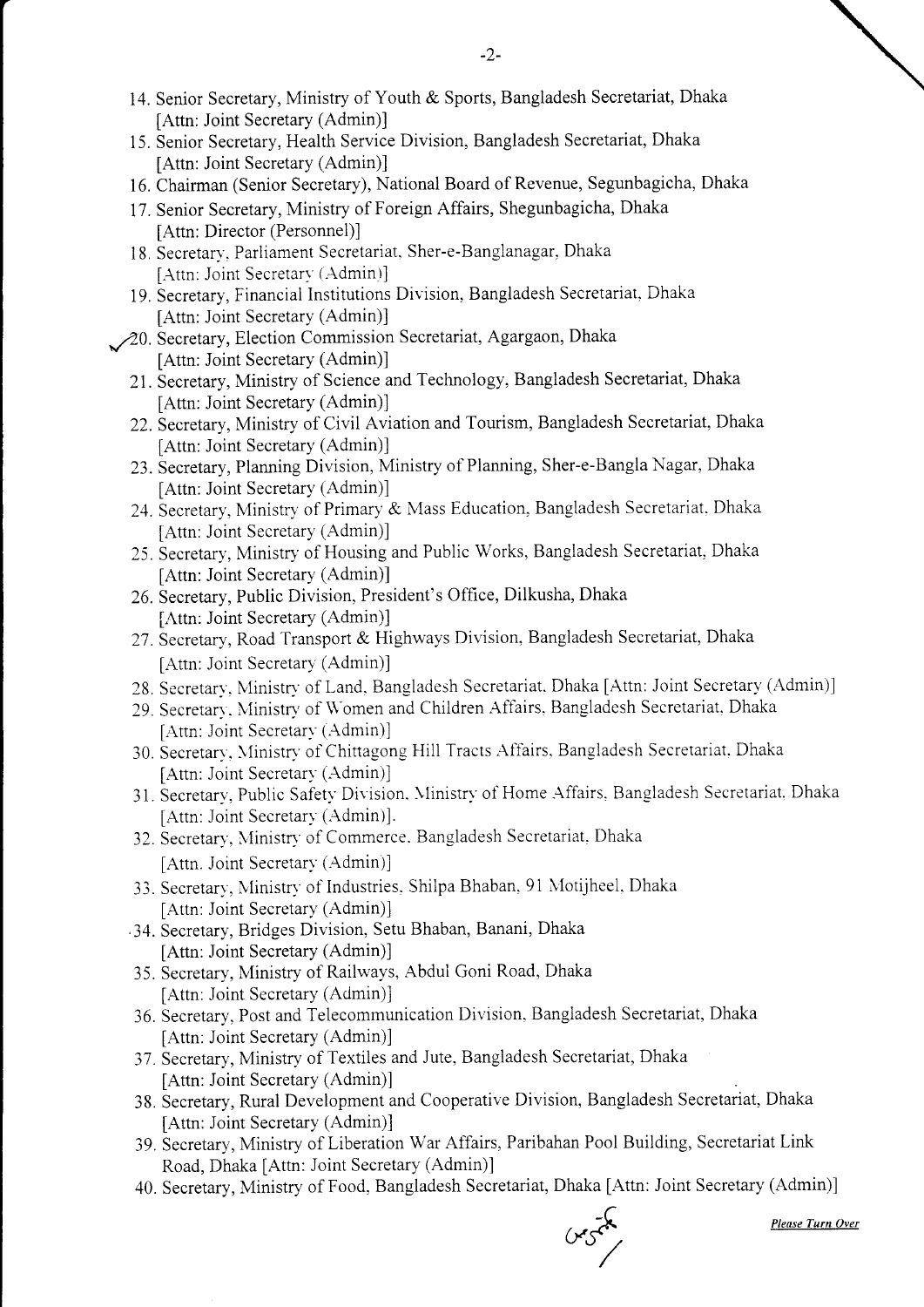- 41. Secretary, Secondary and Higher Education Division. Bangladesh Secretariat, Dhaka [Attn: Joint Secretary (Admin)]
- 42. Secretary. Ministry of Fisheries and Livestock, Bangladesh Secretariat. Dhaka [Attn: Joint Secretary (Admin)].
- 43. Secretary, Power Division, Bangladesh Secretariat. Dhaka [Attn: Joint Secretary (Admin)]
- 44. Secretary, Health Education and Family Welfare Division, Bangladesh Secretariat, Dhaka [Attn: Joint Secretary (Admin)]
- 45. Secretary, Ministry of Social Welfare, Bangladesh Secretariat, Dhaka [Attn: Joint Secretary (Admin)].
- -16. Secretary, Ministry of Religious Affairs, Bangladesh Secretariat. Dhaka [Attn: Joint Secretary (Admin)]
- 47. Secretary. Prime Minister's Office. Tejgaon. Dhaka  $[Attn: Director (Admin)]$
- 48. Secretary. Legislative and Parliamentary Affairs Division. Bangladesh Secretariat. Dhaka [Attn: Joint Secretary (Admin)]
- 49. Secretary, Law and Justice Division, Bangladesh Secretariat, Dhaka [Joint Secretary] (Admin)1.
- 50. Secretary, Ministry of Environment, Forest and Climate Chance, Bangladesh Secretariat, Dhaka fAttn: Joint Secretary (Admin)]
- 51. Secretary, Technical & Madrasha Education Division, Ministry of Education, Bangladesh Secretariat, Dhaka [Attn: Joint Secretary (Admin)]
- 52. Secretary, Ministry of Shipping, Bangladesh Secretariat, Dhaka [Attn: Joint Secretary. (Admin)]
- 53. Secretary. Ministry of Expatriates' Welfare & Overseas Employment, Probashi Kallayan Bhaban, Eskaton Garden, Ramna, Dhaka [Attn: Joint Secretary (Admin)]
- 54. Secretary, Ministry of Labour and Employment, Bangladesh Secretariat, Dhaka [Attn: Joint Secretary (Admin)l
- 55. Secretary, Implementation Monitoring & Evaluation Division, Ministry of Planning, Sher-e-Bangla Nagar, Dhaka. fAttn: Joint Secretary (Admin)]
- 56. Secretary, Statistics and informatics Division, Ministry of Planning, Agargaon, Dhaka fAttn: Joint Secretary (Admin)]
- 57. Secretary, Ministry of Disaster Management and Relief, Bangladesh Secretariat, Dhaka [Attn: Joint Secretary (Admin)]
- 58. Secretary, Ministry of Cultural Affairs, Bangladesh Secretariat, Dhaka fAttn: Joint Secretary (Admin)]
- 59. Secretary, Ministry of Information, Bangladesh Secretariat, Dhaka fAttn: Joint Secretary (Admin)]

### CC:

- L P.S. to Secretary, Economic Relations Division, Dhaka.
- 2. P.O. to Additional Secretary (America & Japan), Economic Relations Division, Dhaka.
- 3, Country Director, JICE JDS Project Otfice in Bangladesh, Pan Pacific Sonargaon Hotel, L-261,109 Kazi Nazrul Islam Avenue, Dhaka-1215.

 $\overline{C}$ tra't3